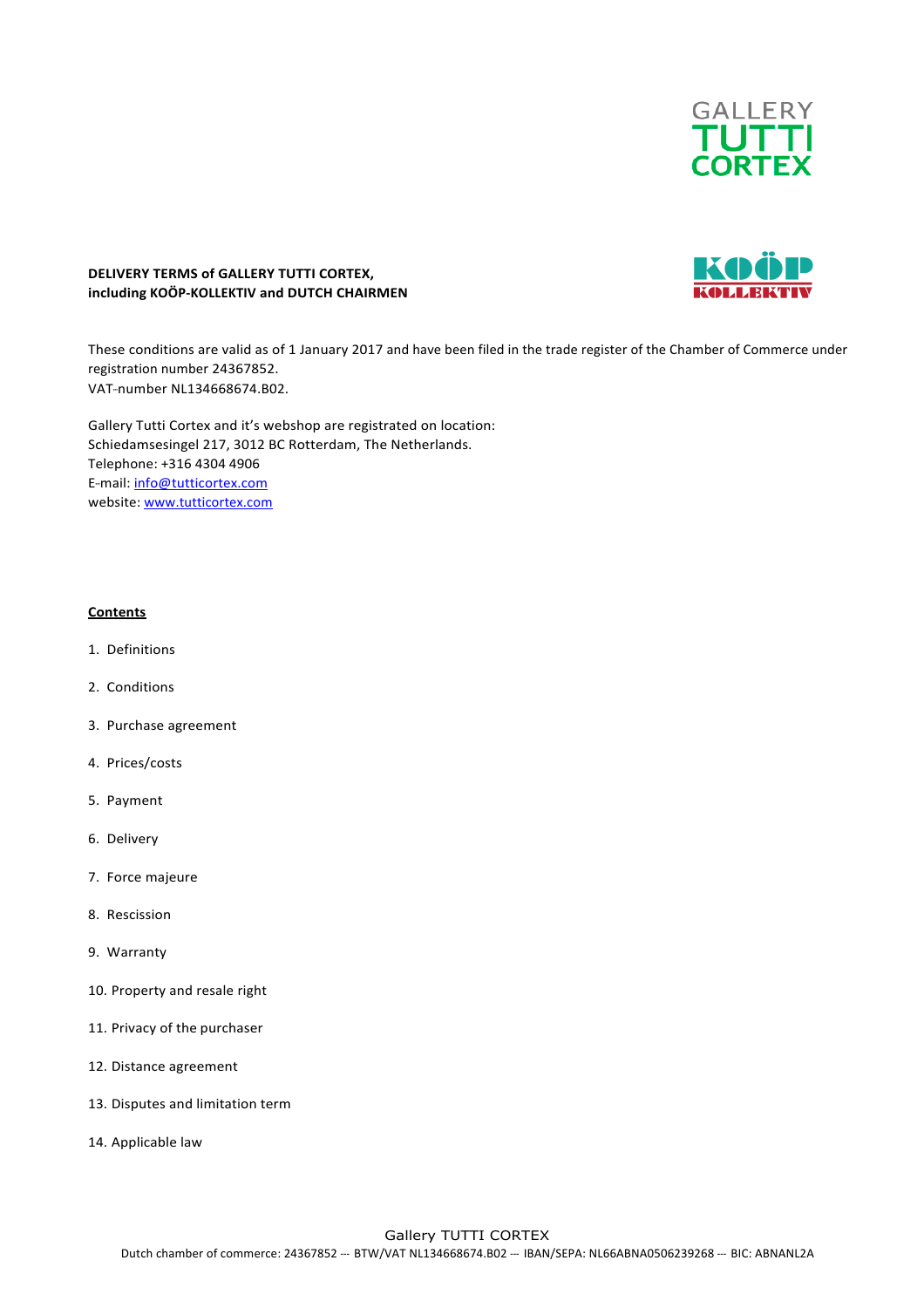#### **Article 1: Definitions**

In the present conditions, the following terms are defined as follows:

1. Artwork: the work or product described in the sales invoice.

2. Artist: the maker of the Artwork or product offered for sale.

3. Studio: the studio, including Gallery Tutti Cortex and Dutch Chairmen, which offers the Artwork for sale for the Artist or on its own account.

4. Exhibition: the occasion on which the Artwork is or will be shown.

5. Purchaser: the person, legal person or the candidate-buyer who buys the Artwork from or through the Studio.

6. Parties: the Studio and the Purchaser.

7. Purchase agreement: the agreement between Parties, the main object of which is listed on the sales invoice, arranging for the Purchaser to buy the Artwork from or through the Studio.

8. Distance agreement: an agreement which is adopted through a system organized by the Studio, for which exclusive use is made of technology for electronical communication at a distance.

9. Delivery: the moment that the Purchaser (or his proxy) takes possession of or control over the Artwork.

10. Property: all intellectual property- and associated rights, which also include copyrights, trading names, know-how, data-base rights and domain names, including future intellectual property rights and entitlements which (inter-)national legislation and regulations attribute to it.

#### **Article 2: Conditions**

1. These general conditions are applicable to all agreements, assignments, offers and quotations, offered by or concluded with the Studio; only in the event of explicit written Agreement or through mutually agreeing and electronically recorded Distance agreement is deviation from these possible.

2. Unless emphatically agreed otherwise in writing, the general conditions of the Purchaser, regardless of the name or shape of these, are not applicable to any relationship between the Purchaser and the Studio.

#### **Article 3: Purchase agreement**

1. A Purchase agreement includes in any case:

i. business and personal information of the agreeing Parties;

ii. the description and possibly pictures of the Artwork or product with accessories if available;

iii. the price of the Artwork or product, specifying whether or not it is a fixed price;

iv. the manner and date of delivery and whether this date is a fixed or a probable delivery date;

v. any possible deviations from these general conditions agreed on.

2. A Purchase agreement between the Studio and the Purchaser only comes into effect when the Studio has explicitly accepted an offer of the Purchaser in writing.

# Gallery TUTTI CORTEX

Dutch chamber of commerce: 24367852 --- BTW/VAT NL134668674.B02 --- IBAN/SEPA: NL66ABNA0506239268 --- BIC: ABNANL2A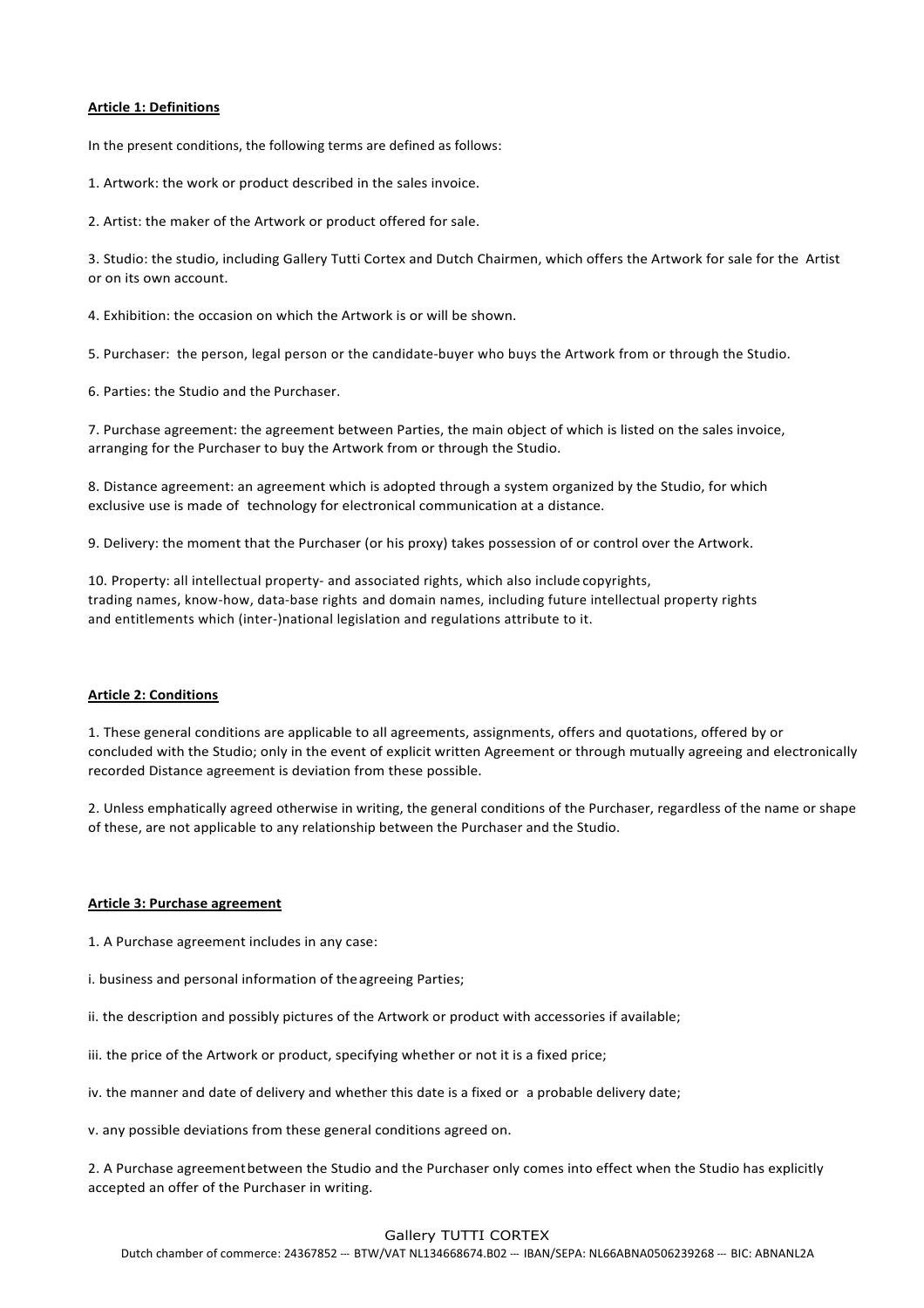### **Article 4: Prices/costs**

1. Unless agreed and indicated otherwise, all prices listed by the Studio are inclusive of VAT and other government levies. The Studio is not bound by obvious errors or mistakes in prices and offers.

2. Cost of shipping/transport, import and export duties, packaging and insurance are borne by the Purchaser, unless emphatically agreed otherwise.

3. Statutory increases/decreases of VAT or other government levies may be internalized in the price.

4. If a quotation specifies an end date, the quotation will only remain valid for the duration of the listed period. The Purchaser cannot derive any rights from earlier or future quotations of the Studio.

#### **Article 5: Delivery**

1. The Artwork is delivered within 30 days after conclusion of an Exhibition, unless agreed otherwise. If the

Artwork is in stock is or will not be exhibited, delivery may take place sooner.

2. The Purchaser must settle the entire purchase price in advance. The delivery term of four weeks only commences after full payment has been received by the Studio in the manner indicated in the sales invoice.

3. Delivery terms can never be considered strict time limits, unless emphatically agreed otherwise.

4. Delivery of the Artwork transpires because the Purchaser picks up the Artwork or collects it from a location previously indicated by the Studio. In case door-to-door delivery has been agreed on between Studio and the Purchaser, delivery takes place when the Studio offers the Artwork to a forwarder within the framework of the Purchase agreement. The Purchaser is subject to an obligation to accept.

5. The risk of loss, destruction, and/or damaging of the Artwork will be transferred to the Purchaser at the moment of delivery. The same risk-transfer takes place at the moment that the Studio has the Artwork ready for delivery and the Purchaser does not pick up or collect the Artwork at the moment of delivery agreed on. In case of non-collection by the Purchaser, also the costs incurred by the Studio in connection with the preparation and any possible additional expenses with regard to transport, storage, insurance, and safekeeping will be borne by the Purchaser. In addition, the Purchaser is accountable for all damage the Studio suffers due to non-acceptance.

6. If the Artwork has been delivered, while the purchase price has not been fully received, the property of the Artwork will only pass to the Purchaser, when the latter has completely fulfilled their payment obligations, on account of whatever agreement with the Studio, including the settlement of interest and expenses as further specified in the present conditions. The Purchaser is considered to be keeping the Artwork for the Studio until full payment has taken place.

7. In case the Purchaser, before the full purchase price has been paid to the Studio, partially or entirely pawns the Artwork to third parties, or tries to transfer its property, the Purchaser will forfeit an immediately payable fine to the Studio, equal to the amount of the purchase price not paid to the Studio vet, without prejudice to the right of the Studio to full indemnification. In addition, the Purchaser is bound to provide the Studio with information on said third parties.

8. The risk of loss, destruction, and/or damaging of Artworks which the Purchaser leaves with the Studio for processing or restoration, remains with the Purchaser, unless it is established otherwise by way of a written agreement.

#### **Article 6: Force majeure**

1. If the Studio, due to force majeure, is not able to fulfill any obligation toward the Purchaser, that obligation is suspended as long as the term of the force majeure persists. If the situation of force majeure has lasted for six months, both parties have the right to completely or partially rescind the agreement, without any right to compensation of damages, costs, or interest.

# Gallery TUTTI CORTEX

Dutch chamber of commerce: 24367852 --- BTW/VAT NL134668674.B02 --- IBAN/SEPA: NL66ABNA0506239268 --- BIC: ABNANL2A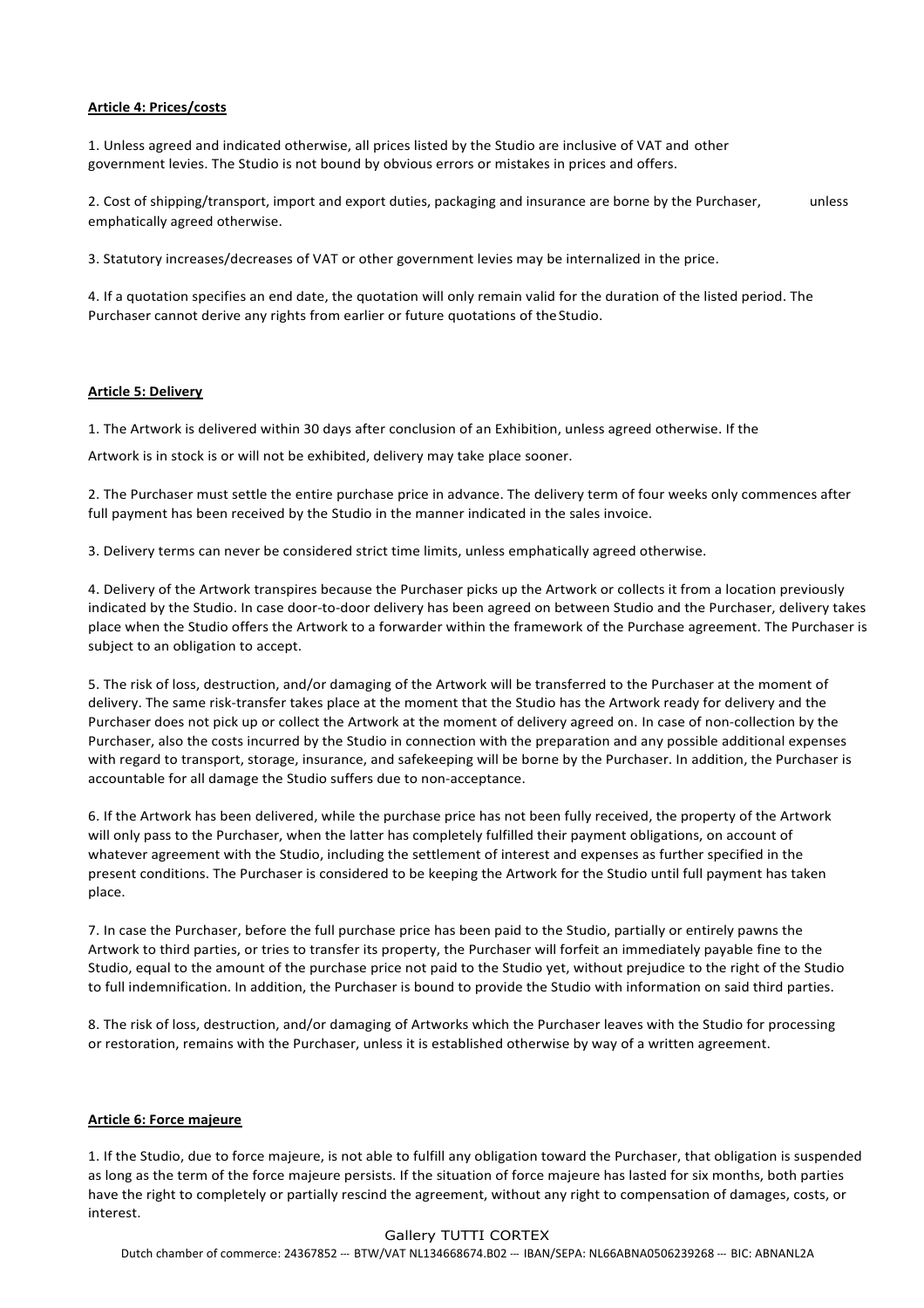2. Intended by "force majeure" is any circumstance, independent of the will of the Studio, which temporarily or permanently prevents compliance with the agreement, even if it could be foreseen at the time of adoption of the agreement. By force majeure must be understood: war or similar situations, riots, sabotage, boycotts, strikes, occupations, blockades, illness of the keeper of the Studio, shortcomings on the part of forwarders, bad weather, natural disasters, lightning, flooding, fire, explosion, and the presence of dangerous substances or gases.

3. The above provisions 1 and 2 are correspondingly applicable to force majeure of the Artist and/or others who are involved in the production and delivery of the Artworks. All cases of failing, late and/or defective implementation by the parties intended here will be considered force majeure for the Studio.

# **Article 7: Payment**

1. On purchase of an Artwork, the Purchaser will make an irrevocable down payment of 50% of the sales amount to the Studio. Within 14 days after invoice date and before the piece is delivered, the full sales amount must have been received by the Studio, unless it was differently agreed in writing. If the Purchaser, within a final term of 30 days [or prior to delivery at the latest] wishes to renounce his purchase after its conclusion, the above-intended down payment will fall to the Studio fully, without prejudice to and independent of the right to compensation of costs as listed below. The Studio has the right to make partial deliveries and to invoice them separately.

2. Complaints about received invoices must be communicated within 8 days after the date of shipment or of issue of the invoice to the Studio in writing, in the absence of which the invoice in question will be considered to have been unconditionally accepted by the Purchaser.

3. All payments by the Purchaser must be made without any deductions, settlements or set-offs, unless the counter-claim of the Purchaser on the Studio has been emphatically accepted or has been judicially established. The Purchaser does not have the right to suspend his payment obligations.

4. The Studio has the right to advance payment by way of bank transfer or debit card if it has grounds to demand such.

5. After the simple expiry of a 30-day term after invoice date, the Purchaser will fall into default, without requiring a default notice or summation, and will owe a directly payable interest on the amounts due, equal to 2% per month, or per a part of it. In addition, the Studio may suspend further deliveries until full settlement of the amounts owed has been received.

6. All costs, both judicial and extrajudicial costs (including all costs connected with legal assistance) which for the Studio are associated with the enforcement of its rights vis-a-vis the Purchaser are borne by the Purchaser. The extrajudicial costs are calculated on the basis of the rates established by the Netherlands Bar Association.

# **Article 8: Rescission**

1. If the Purchaser does not, not adequately, or not timely comply with any obligation for the Purchaser pursuant to the Purchase agreement, as well as in case of bankruptcy or (provisional) suspension of payment of the Purchaser, the latter falls into default without requirement of a default notice, and the Studio will have the right, without judicial intervention, to:

a. Suspend the implementation of the Purchase agreement until the fulfilment of this obligation, in the opinion of the Studio, has been sufficiently secured; and/or

b. Entirely or partially rescind each of the Purchase agreements the Studio has concluded with the Purchaser, all these matters without prejudice to the other rights of the Studio, and without any consequent obligation for compensation of damage by the Studio.

2. In all cases listed in the previous section, all claims the Studio has on the Purchaser become immediately, and fully, payable, and the Studio will have the right to reclaim the Artworks which have remained partially or completely unpaid.

In such case, the Studio and its proxy(-ies) will have the right to enter the premises of the Purchaser with the purpose of physically repossessing those Artworks so as to allow the Studio to exercise its rights.

# Gallery TUTTI CORTEX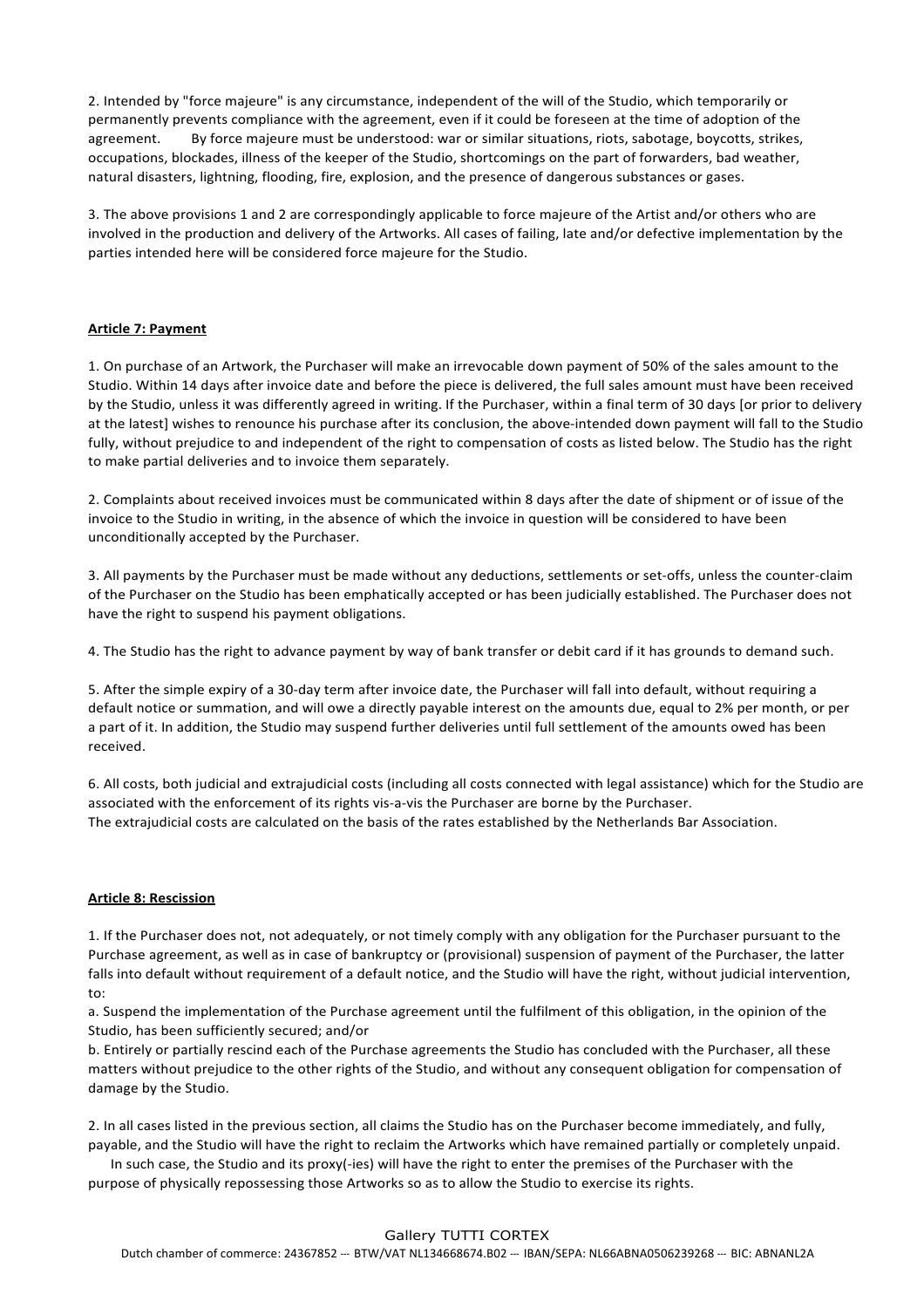3. If payment fails to transpire within the term indicated even after summation, the Studio will be authorized to rescind the agreement entirely or partially by way of a written statement to the Purchaser, and such without prejudice to their right to compensation.

## **Article 9: Warranty**

1. The Purchaser buys the Artwork in the state it is in at the moment of purchase. The Purchaser must previously inform himself of the state the Artwork is in.

2. The Studio guarantees the authenticity of the Artwork, unless the warrantee is explicitly or tacitly (for example as evidenced by the amount of the price paid for the Artwork) conditional. Upon the purchase of an Artwork, a document testifying to the authenticity will be signed by both the Artist and the Studio.

3. The Studio assumes the role of guarantor vis-a-vis the Purchaser for damage occurring to the Artwork during a warranty period of 30 days, unless the Purchaser or a third party are partially or fully liable for the damage pursuant to legislation. Such a liability on the part of the Purchaser is the case in any event when the Artwork is handled incorrectly or inexpertly, or if it is not placed in the right conditions or with insufficient protection, or if framed by the Purchaser or by third parties. Any possible production errors of the Artwork or of its placement or suspension system will, if possible, be repaired and paid for by the maker of the Artwork and the Studio.

4. Any possible complaints regarding non-conformity of the Artwork must, on pain of the rights lapsing, be reported within two months after collection or the occurring of the damage to the Studio, in writing.

5. If the complaint is filed timely, correctly, and in accordance with and pursuant to all provisions of articles 10 and 12, the consequent obligations of the Studio are as follows:

a. If, according to the reasonable judgement of the Studio, it has been sufficiently demonstrated that the Artwork is damaged and that the Studio is liable for it, the Studio will have the choice to:

i. Supply the damaged Artwork anew free of charges, against the restitution of the damaged Artwork;

ii. Repair the damaged Artwork in question;

iii. Provide the Purchaser with a discount on the purchase price, to be established by mutual agreement;

iv. Offer another Artwork in the same price category;

v. Rescind the Purchase agreement.

By fulfilling one of the actions listed above, the Studio will be completely liberated from any obligation towards the Purchaser;

b. If, according to the reasonable opinion of the Studio, it has been sufficiently demonstrated that the Artwork, contrary to a statement of authenticity pursuant to the provisions of article 10 section 2, is not authentic, the Purchaser will only be entitled to the refund of the purchase price paid for the Artwork – excluding any compensation for possibly unachieved interest or otherwise – against the simultaneous restitution of the Artwork to the Studio, on condition the Purchaser returns the Artwork in the same state it was in at the time of delivery. By refunding the purchase price, the Studio will be discharged completely with regard to the obligations towards the Purchaser. In case the Purchaser is unable to return the Artwork in the same state it was in at the time of delivery, the claims of the Purchaser will lapse and the Studio will not be obligated to provide a refund.

6. In the event the Studio carries out repair activities on an Artwork, this Artwork will remain at the risk of the Purchaser. Until the time that the Studio has taken back an Artwork in accordance with the provisions of section 5 of this article, this Artwork will also remain at the risk of the Purchaser.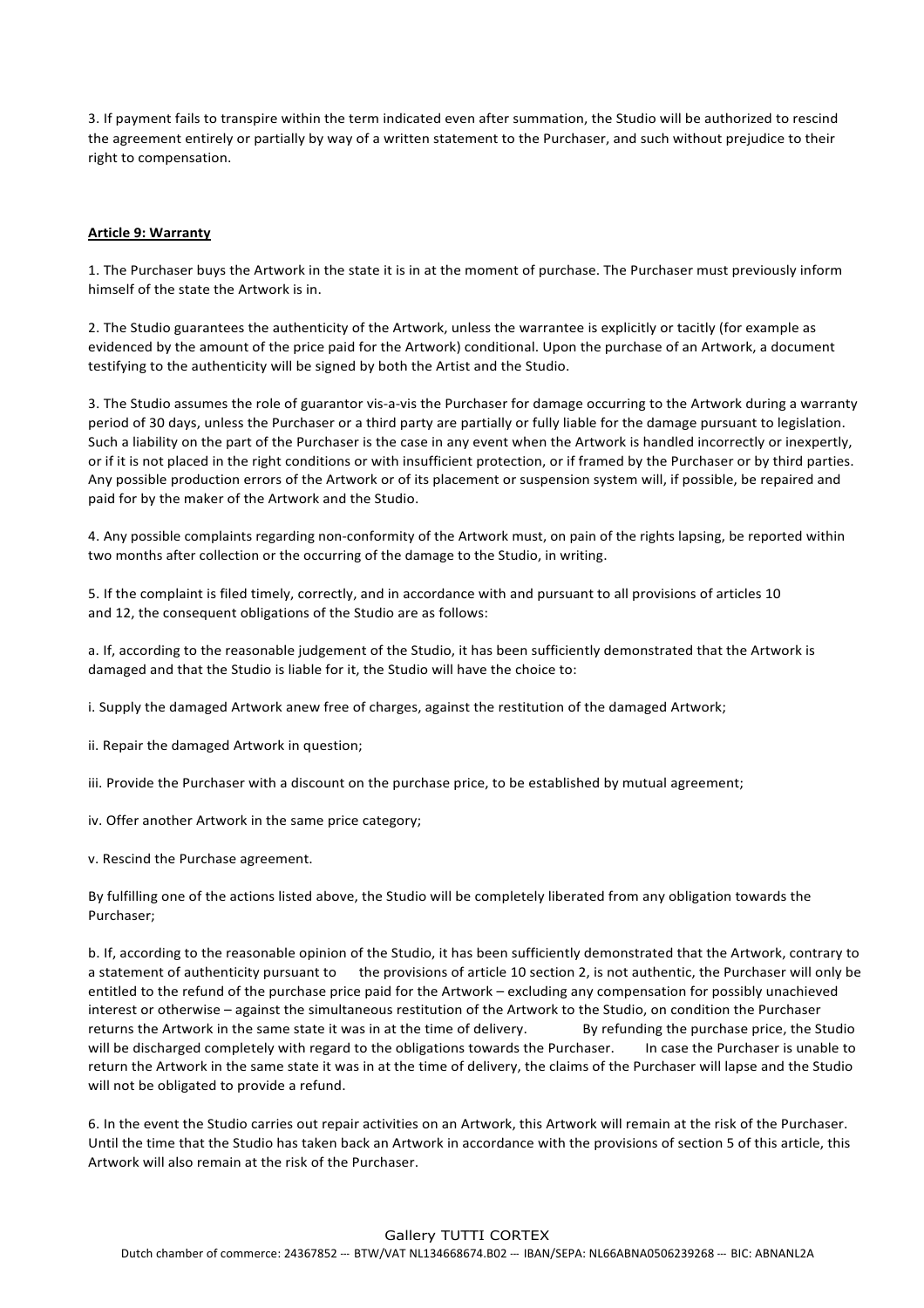# **Article 10: Property and resale right**

- 1. The copyright to the Artwork belongs to the Artist. The copyright to the catalogue, brochures and the like belongs to the Studio. The copyright is emphatically reserved by both the Artist and the Studio.
- 2. It is not permitted to the Purchaser to render public the acquired Artwork neither/nor to reproduce it. The Studio may mediate between the Artist and the Purchaser in case the Purchaser wishes to proceed to render public and/or reproduce the Artwork
- 3. Artworks delivered to the Purchaser remain the property of the Artist or the Studio until all the amounts owed by the Purchaser for the delivered or yet to be delivered Artworks, as well as all other amounts which the Purchaser owes as a result of non-payment, have been fully settled.
- 4. As long as the property of the Artwork has not been transferred to the Purchaser, the latter is not authorized to give the Artwork as a collateral or to grant titles to it to third parties .
- 5. The Studio has the right to recover/collect the delivered Artworks for as long as the amounts due, including the amounts resulting from deliveries, have not been settled.
- 6. If the Purchaser sells off the Artwork after the complete settlement of the Purchase agreement to a third party, the Artist will be entitled to 4% of the new sales price, on condition the latter amounts to at least  $\epsilon$  3,000.
- 7. The resale right is valid until 70 years after the death of the artist.
- 8. The Purchaser declares to have made no infringements on the above-intended rights, nor to declare them invalid neither/nor to endanger the property of these rights.

## **Article 11: Privacy of the Purchaser**

1. The Studio handles all personal data of the Purchaser as personal and confidential, and will use them exclusively for the implementation of the Agreement and the payment and delivery of the Artwork, and to inform the Purchaser of further developments of the Artist and the Studio.

2. The Studio will not divulge the personal data of the Purchaser to third parties other than those involved in the payment and delivery of the Artwork.

#### **Article 12: Distance agreement**

For a Distance agreement, the following additional provisions apply.

- 1. Before a Distance agreement is adopted, the Studio will furnish the following information:
- i. The identity and visiting address of the Studio;

ii. The most important characteristics, the price (including VAT) and the delivery cost of the Artwork or of other deliverable products or services, including insurance, etc.;

- iii. The mode of payment, delivery, and implementation;
- iv. The applicability or less of a reflection period of seven working days.

2. In addition to article 3 section 1, the Purchaser can cancel the Distance agreement as long as the reception of electronic acceptance has not been confirmed by the Studio vet.

#### Gallery TUTTI CORTEX

Dutch chamber of commerce: 24367852 --- BTW/VAT NL134668674.B02 --- IBAN/SEPA: NL66ABNA0506239268 --- BIC: ABNANL2A